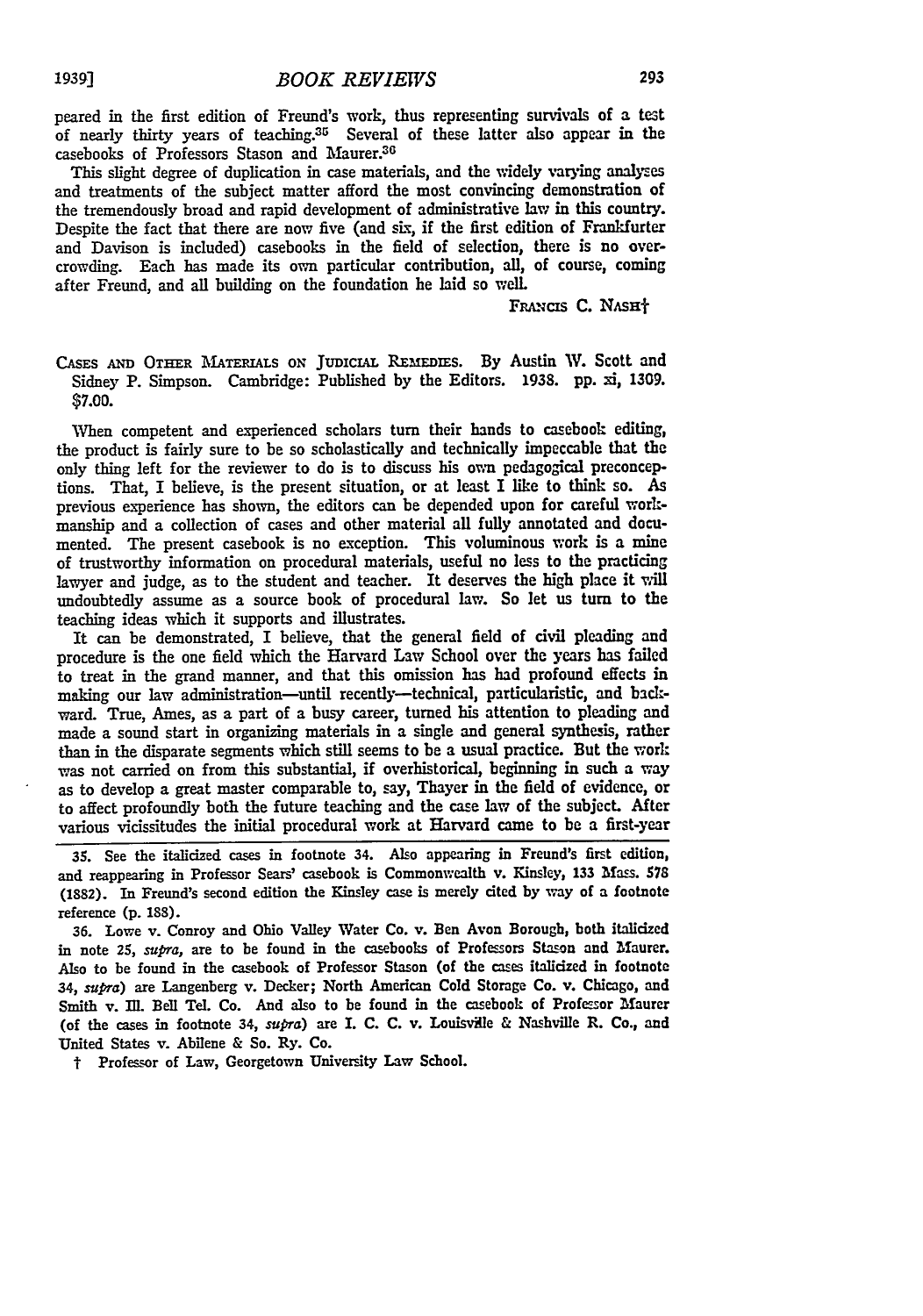course which it seems fair to characterize as a brief historical survey of the field. This is now to be superseded by, or, as I view it, expanded into, the course subtended by this volume.

The further point that this limited conception of the subject has had a definitely deleterious effect upon law administration in this country is obviously more difficult to establish. We do know, however, how certain subjects such as evidence were profoundly affected by the Harvard teaching, and we do know that civil procedure was long the forgotten subject of both law schools and courts. I mean, of course, that there was assumed to be no general philosophy of the subject deserving of study in school or of application in judicial decision; of technical rulings of vocafional instruction there was no end. It almost seemed to be an axiom that the abler the court, the more it frowned upon and slighted procedural issues. Had this resulted in subordinating pleading to be "a handmaid," not "the mistress" of justice, of making it clearly not an end in itself, but only a means, we should all have rejoiced. Unfortunately it actually had just the opposite result. As is well known, procedural history shaped our substantive law, and it seems impossible to get rid of supposed obstacles presented by this history **by** ignoring them. Moreover, a decision motivated **by** "fire. side equities" is often rationalized in terms of procedural demands, to the destruction of a sound philosophy of adjective law, whatever may be the result in the particular case. Experience is clear that only **by** having knowledge and taking thought as to objectives may pleading and procedure be regulated to its proper subordinate position. And this has not been done in the past.

Nevertheless there has now developed a new spirit. The law schools have become increasingly aware of the truism that knowledge means power in the field of law administration as elsewhere, and now the lawyers and the judges are coming to the same view. The crowning proof of this new attitude is the adoption of the new Federal Rules of Civil Procedure and their enthusiastic approval by'the bench and bar. Here is now a marvelous opportunity for an adequate national and philosophical, as distinguished from local and vocational, study of this subject. This our authors properly recognize, albeit with an appropriate Bostonian rating of relative importance, for they say that "by a fortunate coincidence, the new curriculum of the Harvard Law School is going into effect at the same time as" the new Federal Rules.<sup>1</sup> Such recognition is to be commended, even if one feels that the pedagogical change it implies has not been extensive.

For after all, this book, valuable as it is as a reference source, seems but an expansion of Professor Scott's earlier casebook presenting an historical survey of the field of Remedies. True, it is stated that the more detailed study of civil procedure is reserved for the third year, and the current Harvard catalogue tentatively announces a year course in "Pleading and Practice" of two hours a week. I do not know what is proposed as the content of this course. Nevertheless, I venture to **be**lieve that if it covers much the same ground as this course in Judicial Remedies, it is a duplication of work after an unfortunate emphasis has been given in the first year; while if it covers new ground, it must take up relatively unimportant matters. From any point of view this course as here outlined must take the cream of the subject.

Now, to say that this course approaches the subject in the wrong way because it is at once a running history and a bird's-eye view is not to say that we do not need

**1.** May a mere outsider wonder at the apparent tremors with which the new curriculum is viewed at Harvard-witness Simpson. *The New Curriculum of the Harvard Law School* **(1938) 51 HARV.** L. **REv.** 965--for it seems to reflect only the natural, non-violent changes made necessary **by** a changing legal world?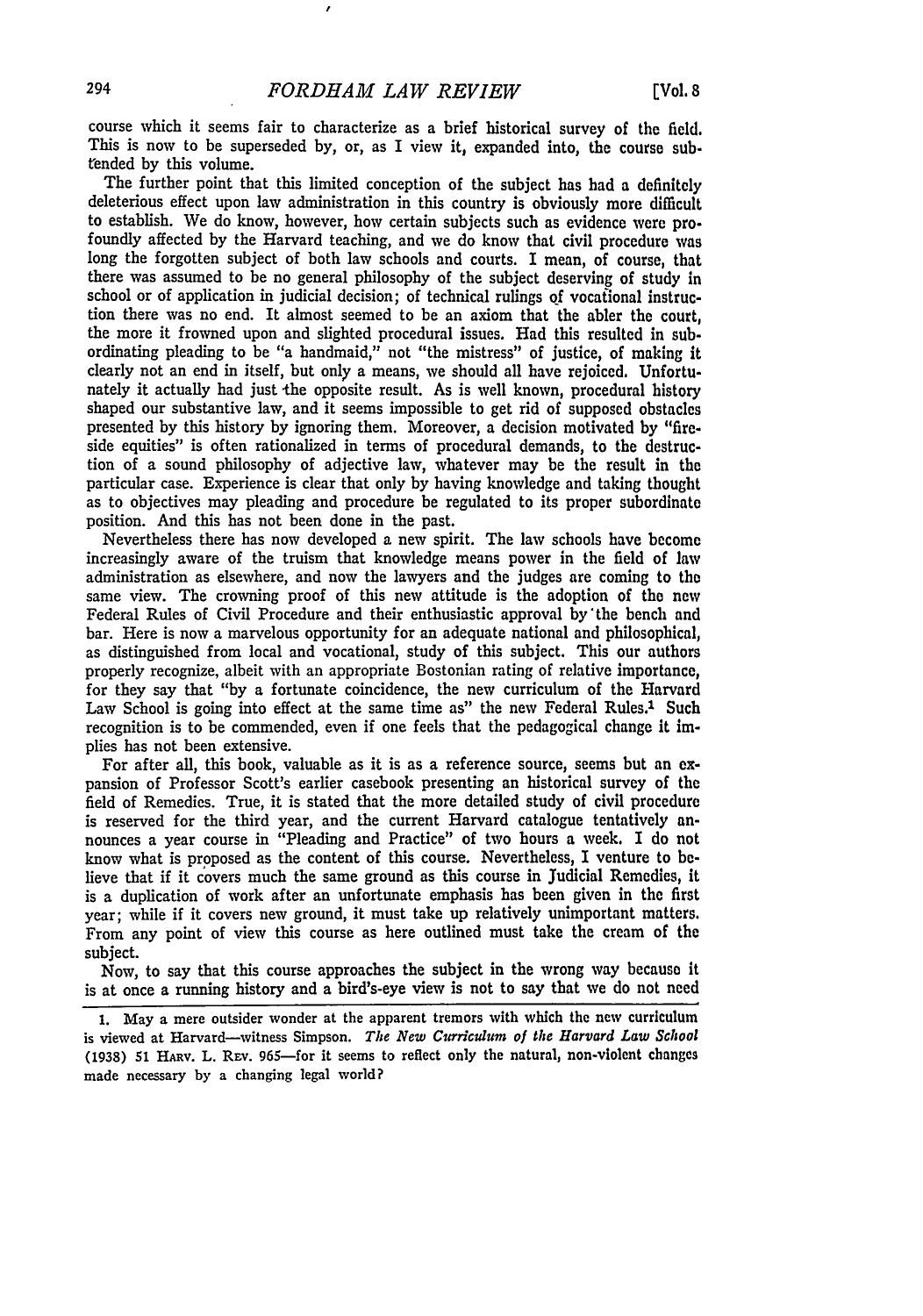either history or completeness of survey. History is an essential for adequate kmowledge of procedure. The difficulty comes when the history of the way we got where we are is made to seem more important than where we are. History should be used to explain the present, not to bring back the past. As it is, we are continually jerked back and forth between the ancient and the modem law, so that it is difficult even for an experienced person, not to speak of a first-year student, to realize where we are or what century we are in at a given point. Thus, after we are given a realistic approach to modem law by the full record in an important case-the famous *Palsgraf v. Long Island Railroad Co. <sup>2</sup> -we* **find** ourselves flung in the midst of the common law actions, and that, too, as though they were modem problems. Here, indeed, is the statement of one problem **(p. 96):** "Suppose defendant wrongfully distrains plaintiff's horse and refuses to return it after gage and pledge. Will trespass lie?" And *The Six Carpenters Case,3* decided in 1611, is indicated as giving the final answer.

Perhaps some of this switching back and forth between centuries is necessary, but the matter becomes acute when the central point about which modem procedural reform must turn—the union of law and equity-is postponed to some sixty-five pages near the close of this 1300-page book (pp. 1145-1210). (The *history* and the *survey* of equity occupy the space from **693** to 1144.) To understand what the modem pleading is, what has happened to the abolition of the forms of action, and the substitution of one form of civil action, a study of this material, thus so summarily treated, is absolutely essential. True, the problem is hinted at in various places earlier, beginning perhaps at pages 146-167 on the abolition of the forms of action, though this material is determinedly limited to non-equity cases. In like fashion the right to trial by jury appears at page 311, and trial without a jury and waiver at page 479, but with pains to exclude the vitally important subject, without which the problem cannot be understood, of trial of equitable issues (since the latter was to be treated briefly and more or less by inference at pages 1192-1210). Instances showing this kaleidoscope occur continuously. **Of** course, it follows from the plan which is to treat the subject by pictures, and not as one deserving of a philosophy which must be erected by diligent study before details become important. But query?

The character of the book as a survey emphasizes this method. Thus, we meet the recent reform of the summary judgment (pp. **226-230)** before we have had the background of the long struggle for pleading reform in England and America and the significance in that struggle of the code reform of pleading. Along in the middle of the book we have a long section, considerably longer than that on the union of law and equity, on extraordinary legal remedies, including "common law certiorari," prohibition, and habeas corpus **(pp.** 610-692). Even more substance is given to this arrangement by the relative importance, referred to above, accorded to ancient equity as compared to the modem fused procedure. The result, it is submitted, is to give a definitely wrong emphasis to the whole subject, and a wrong background from which to face the procedural problems of today. But vested interests in "equity" teaching certainly yield slowly.

Though a philosophy is not explicit in this approach, perhaps one is implicit after all. May not the fundamental question which the proposed course seems to me to present be bottomed upon a lack of sympathy for the most important of modem procedural reforms and a feeling that maybe Lord Coke in *The Six Carpenters Case* and the Lord Chancellors in the cases from 1393 on (pp. 749 *et seq.)* did have rather the better of the modems? Unless there is complete accord with the thoroughgoing

**<sup>2.</sup> 248 N.** Y. **329, 162 N. E. 99 (1928).**

**<sup>3.</sup> 8** Co. 146b **(1611)-**